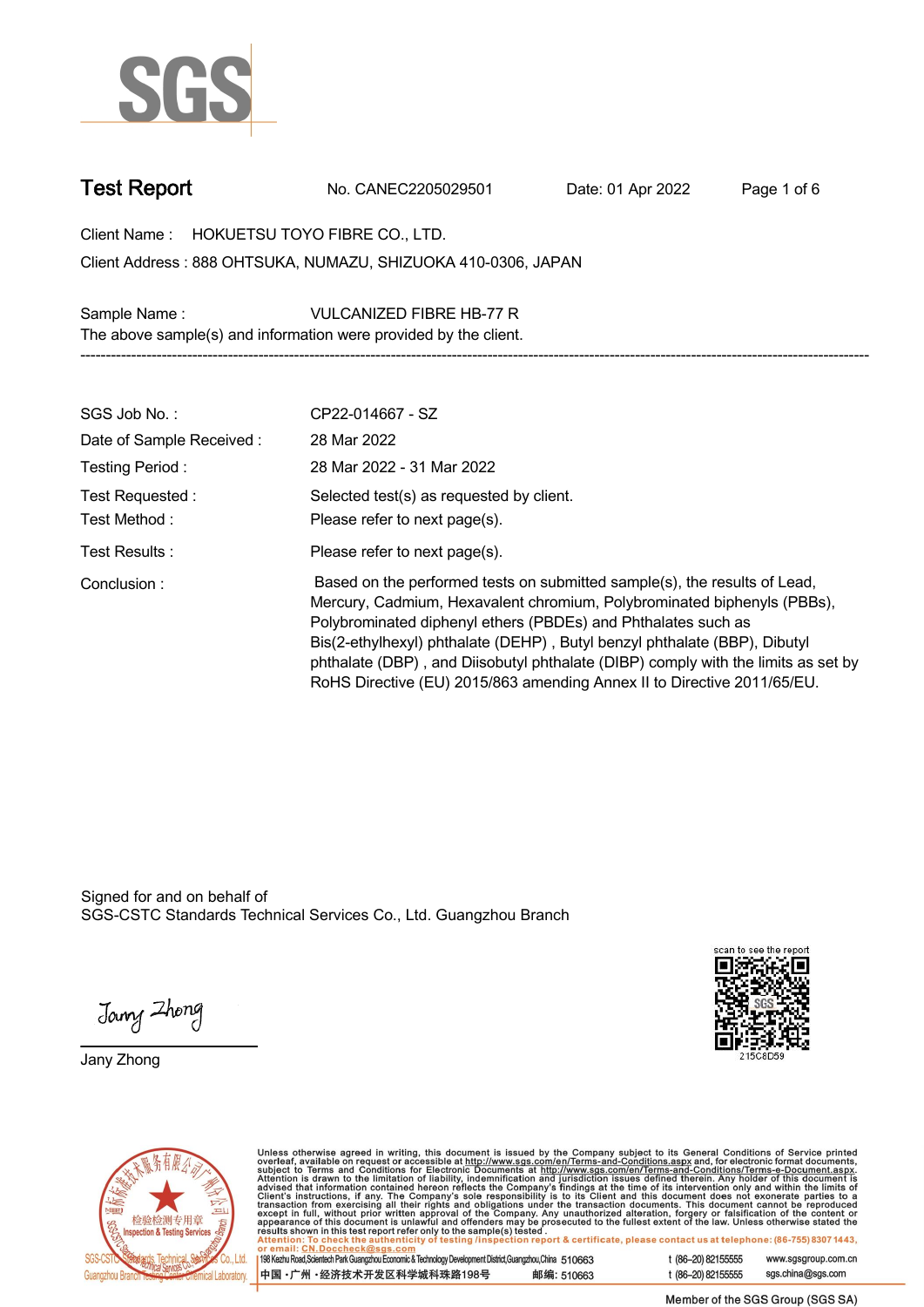

**Test Report. No. CANEC2205029501 . Date: 01 Apr 2022. Page 2 of 6.**

**Test Results :.**

**Test Part Description : .**

| Specimen No.    | SGS Sample ID    | <b>Description</b>       |
|-----------------|------------------|--------------------------|
| SN <sub>1</sub> | CAN22-050295.001 | Brick red material sheet |

**Remarks :.(1) 1 mg/kg = 1 ppm = 0.0001% .**

**(2) MDL = Method Detection Limit .**

**(3) ND = Not Detected ( < MDL ) .**

**(4) "-" = Not Regulated .**

## **RoHS Directive (EU) 2015/863 amending Annex II to Directive 2011/65/EU.**

**Test Method :. With reference to IEC 62321-4:2013+A1:2017, IEC 62321-5:2013, IEC 62321-7-2:2017 , IEC 62321-6:2015 and IEC 62321-8:2017, analyzed by ICP-OES , UV-Vis and GC-MS . .**

| Test Item(s)               | Limit | <u>Unit</u> | <b>MDL</b>                   | <u>001</u> |
|----------------------------|-------|-------------|------------------------------|------------|
| Cadmium (Cd)               | 100   | mg/kg       | $\overline{c}$               | <b>ND</b>  |
| Lead (Pb)                  | 1,000 | mg/kg       | $\overline{2}$               | <b>ND</b>  |
| Mercury (Hg)               | 1,000 | mg/kg       | $\overline{2}$               | <b>ND</b>  |
| Hexavalent Chromium (CrVI) | 1,000 | mg/kg       | 8                            | <b>ND</b>  |
| Sum of PBBs                | 1,000 | mg/kg       | $\qquad \qquad \blacksquare$ | <b>ND</b>  |
| Monobromobiphenyl          |       | mg/kg       | 5                            | <b>ND</b>  |
| Dibromobiphenyl            | -     | mg/kg       | 5                            | <b>ND</b>  |
| Tribromobiphenyl           | -     | mg/kg       | 5                            | <b>ND</b>  |
| Tetrabromobiphenyl         |       | mg/kg       | 5                            | <b>ND</b>  |
| Pentabromobiphenyl         | -     | mg/kg       | 5                            | <b>ND</b>  |
| Hexabromobiphenyl          |       | mg/kg       | 5                            | <b>ND</b>  |
| Heptabromobiphenyl         |       | mg/kg       | 5                            | <b>ND</b>  |
| Octabromobiphenyl          | -     | mg/kg       | 5                            | <b>ND</b>  |
| Nonabromobiphenyl          |       | mg/kg       | 5                            | <b>ND</b>  |
| Decabromobiphenyl          |       | mg/kg       | 5                            | <b>ND</b>  |
| Sum of PBDEs               | 1,000 | mg/kg       | $\overline{\phantom{a}}$     | <b>ND</b>  |
| Monobromodiphenyl ether    |       | mg/kg       | 5                            | <b>ND</b>  |
| Dibromodiphenyl ether      |       | mg/kg       | 5                            | <b>ND</b>  |
| Tribromodiphenyl ether     | -     | mg/kg       | 5                            | <b>ND</b>  |
| Tetrabromodiphenyl ether   |       | mg/kg       | 5                            | <b>ND</b>  |
| Pentabromodiphenyl ether   |       | mg/kg       | 5                            | <b>ND</b>  |



Unless otherwise agreed in writing, this document is issued by the Company subject to its General Conditions of Service printed overleaf, available on request or accessible at http://www.sgs.com/en/Terms-and-Conditions.as

| or email: CN.Doccheck@sgs.com                                                                                |            |                    |                     |
|--------------------------------------------------------------------------------------------------------------|------------|--------------------|---------------------|
| 198 Kezhu Road, Scientech Park Guangzhou Economic & Technology Development District, Guangzhou, China 510663 |            | t (86-20) 82155555 | www.sgsgroup.com.cr |
| ┃中国 •广州 •经济技术开发区科学城科珠路198号 ↓                                                                                 | 邮编: 510663 | t (86-20) 82155555 | sgs.china@sgs.com   |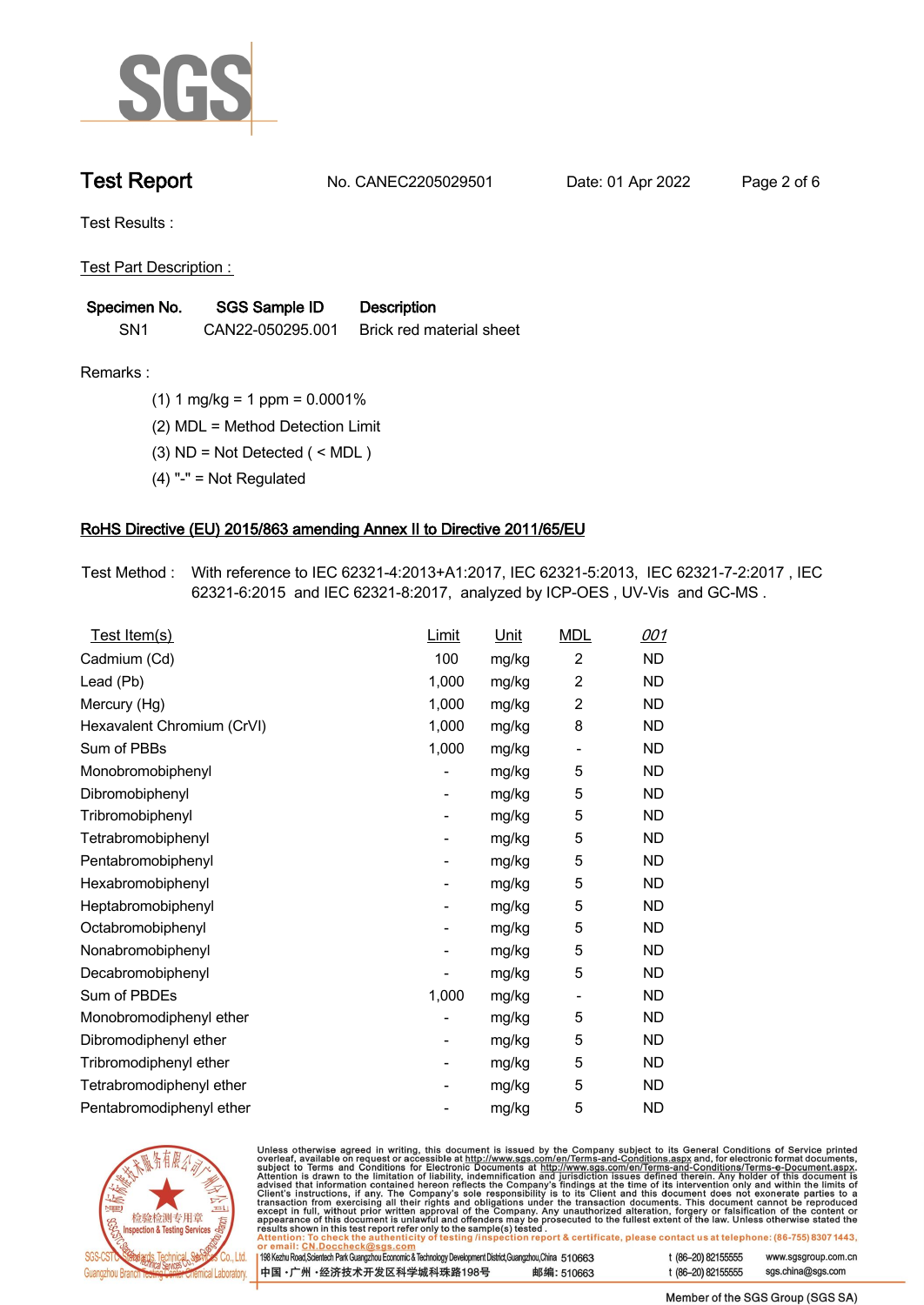

| <b>Test Report</b>                  | No. CANEC2205029501      |       |            | Date: 01 Apr 2022 | Page 3 of 6 |
|-------------------------------------|--------------------------|-------|------------|-------------------|-------------|
| Test Item(s)                        | Limit                    | Unit  | <b>MDL</b> | <u>001</u>        |             |
| Hexabromodiphenyl ether             | ۰.                       | mg/kg | 5          | <b>ND</b>         |             |
| Heptabromodiphenyl ether            | ٠                        | mg/kg | 5          | <b>ND</b>         |             |
| Octabromodiphenyl ether             | Ξ.                       | mg/kg | 5          | <b>ND</b>         |             |
| Nonabromodiphenyl ether             | Ξ.                       | mg/kg | 5          | <b>ND</b>         |             |
| Decabromodiphenyl ether             | $\overline{\phantom{a}}$ | mg/kg | 5          | <b>ND</b>         |             |
| Dibutyl phthalate (DBP)             | 1.000                    | mg/kg | 50         | <b>ND</b>         |             |
| Butyl benzyl phthalate (BBP)        | 1.000                    | mg/kg | 50         | <b>ND</b>         |             |
| Bis (2-ethylhexyl) phthalate (DEHP) | 1.000                    | mg/kg | 50         | <b>ND</b>         |             |
| Diisobutyl Phthalates (DIBP)        | 1.000                    | mg/kg | 50         | ND                |             |

### **Notes :.**

**(1) The maximum permissible limit is quoted from RoHS Directive (EU) 2015/863.**

**(2) IEC 62321 series is equivalent to EN 62321 series**

**https://www.cenelec.eu/dyn/www/f?p=104:30:1742232870351101::::FSP\_ORG\_ID,FSP\_LANG\_ID:12586 37,25**

**(3) The restriction of DEHP, BBP, DBP and DIBP shall apply to medical devices, including in vitro medical devices, and monitoring and control instruments, including industrial monitoring and control instruments, from 22 July 2021..**



Unless otherwise agreed in writing, this document is issued by the Company subject to its General Conditions of Service printed<br>overleaf, available on request or accessible at http://www.sgs.com/en/Terms-and-Conditions.as

| 198 Kezhu Road,Scientech Park Guangzhou Economic & Technology Development District,Guangzhou,China 510663 |            |
|-----------------------------------------------------------------------------------------------------------|------------|
| 中国 •广州 •经济技术开发区科学城科珠路198号                                                                                 | 邮编: 510663 |

www.sgsgroup.com.cn

t (86-20) 82155555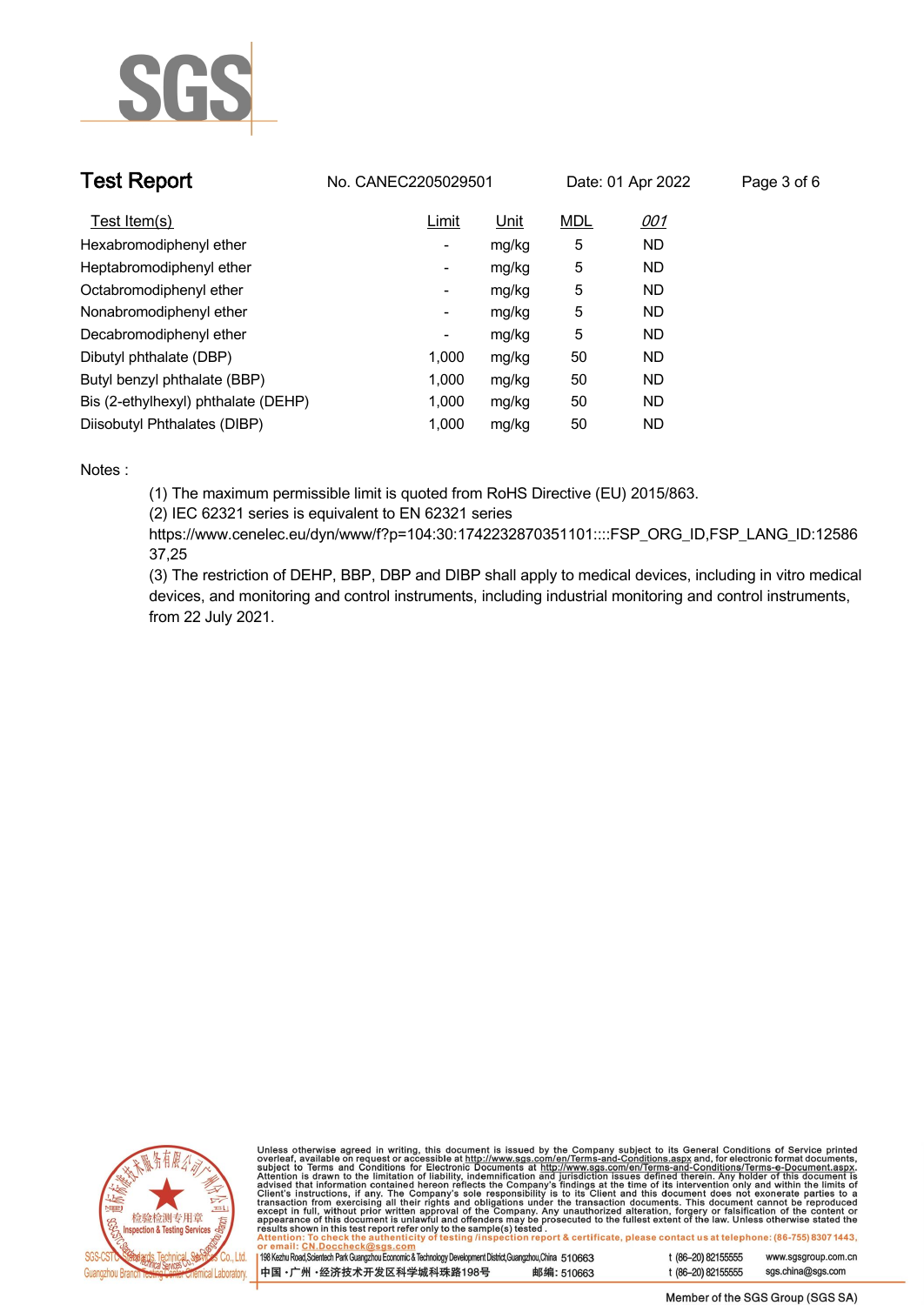

**Test Report. No. CANEC2205029501 . Date: 01 Apr 2022. Page 4 of 6.**

## **ATTACHMENTS Pb/Cd/Hg/Cr6+/PBBs/PBDEs Testing Flow Chart**

**1) These samples were dissolved totally by pre -conditioning method according to below flow chart. (Cr6+ and PBBs/PBDEs test method excluded ).**





Unless otherwise agreed in writing, this document is issued by the Company subject to its General Conditions of Service printed<br>overleaf, available on request or accessible at <u>http://www.sgs.com/en/Terms-and-Conditions.a</u>

| 198 Kezhu Road,Scientech Park Guangzhou Economic & Technology Development District,Guangzhou,China   510663 |            |
|-------------------------------------------------------------------------------------------------------------|------------|
| 中国 •广州 •经济技术开发区科学城科珠路198号 ;                                                                                 | 邮编: 510663 |

t (86-20) 82155555 t (86-20) 82155555 sas.china@sas.com

www.sgsgroup.com.cn

Member of the SGS Group (SGS SA)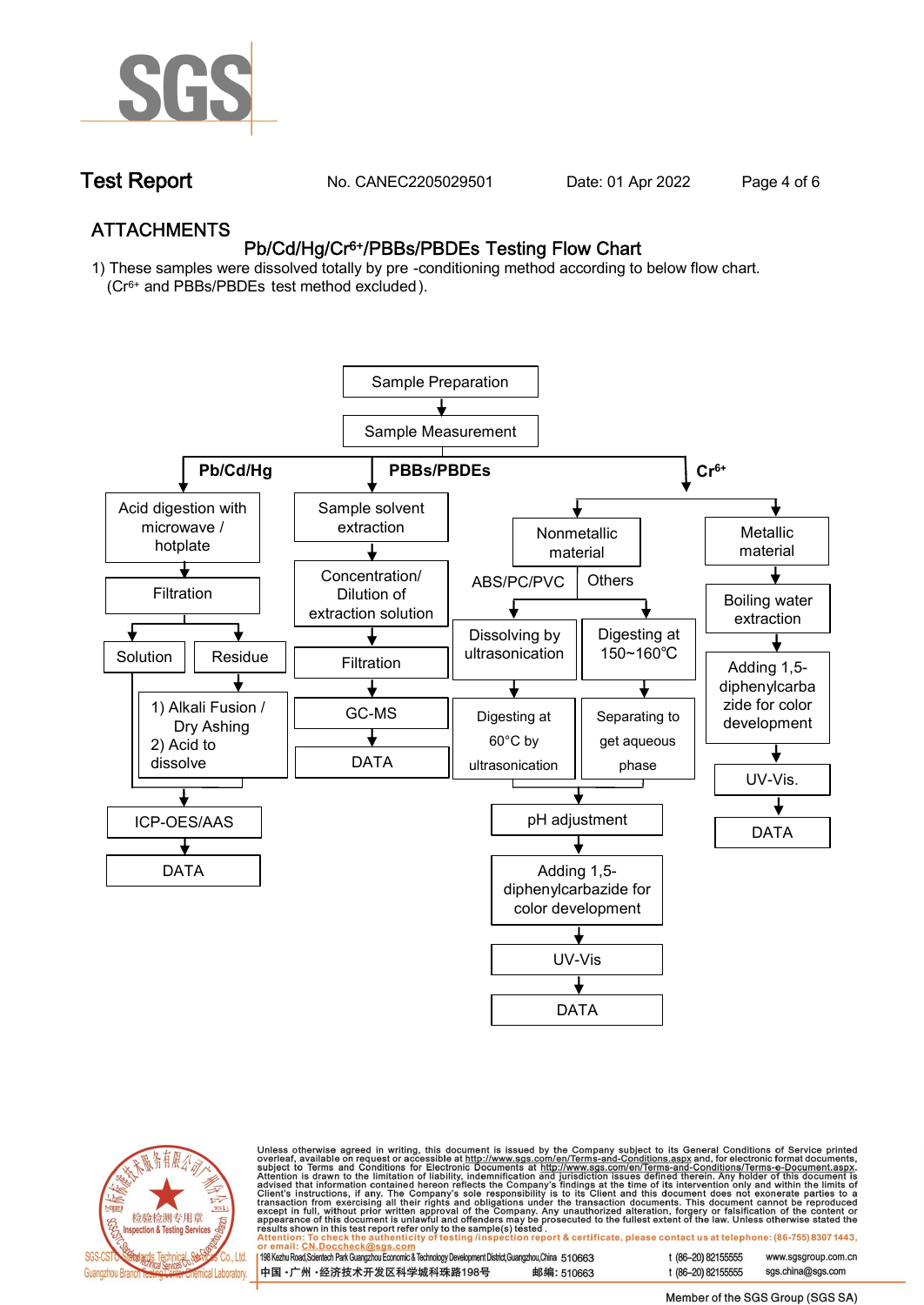

**Test Report. No. CANEC2205029501 . Date: 01 Apr 2022. Page 5 of 6.**

# **ATTACHMENTS Phthalates Testing Flow Chart**





Unless otherwise agreed in writing, this document is issued by the Company subject to its General Conditions of Service printed<br>overleaf, available on request or accessible at http://www.sgs.com/en/Terms-and-Conditions.as

| <u>UI CIIIAII. CN.DUCCIICCRIWSUS.COIII</u>                                                                |            |
|-----------------------------------------------------------------------------------------------------------|------------|
| 198 Kezhu Road,Scientech Park Guangzhou Economic & Technology Development District,Guangzhou,China 510663 |            |
|                                                                                                           |            |
| 中国 •广州 •经济技术开发区科学城科珠路198号                                                                                 | 邮编: 510663 |
|                                                                                                           |            |

t (86-20) 82155555 www.sgsgroup.com.cn t (86-20) 82155555 sgs.china@sgs.com

Member of the SGS Group (SGS SA)